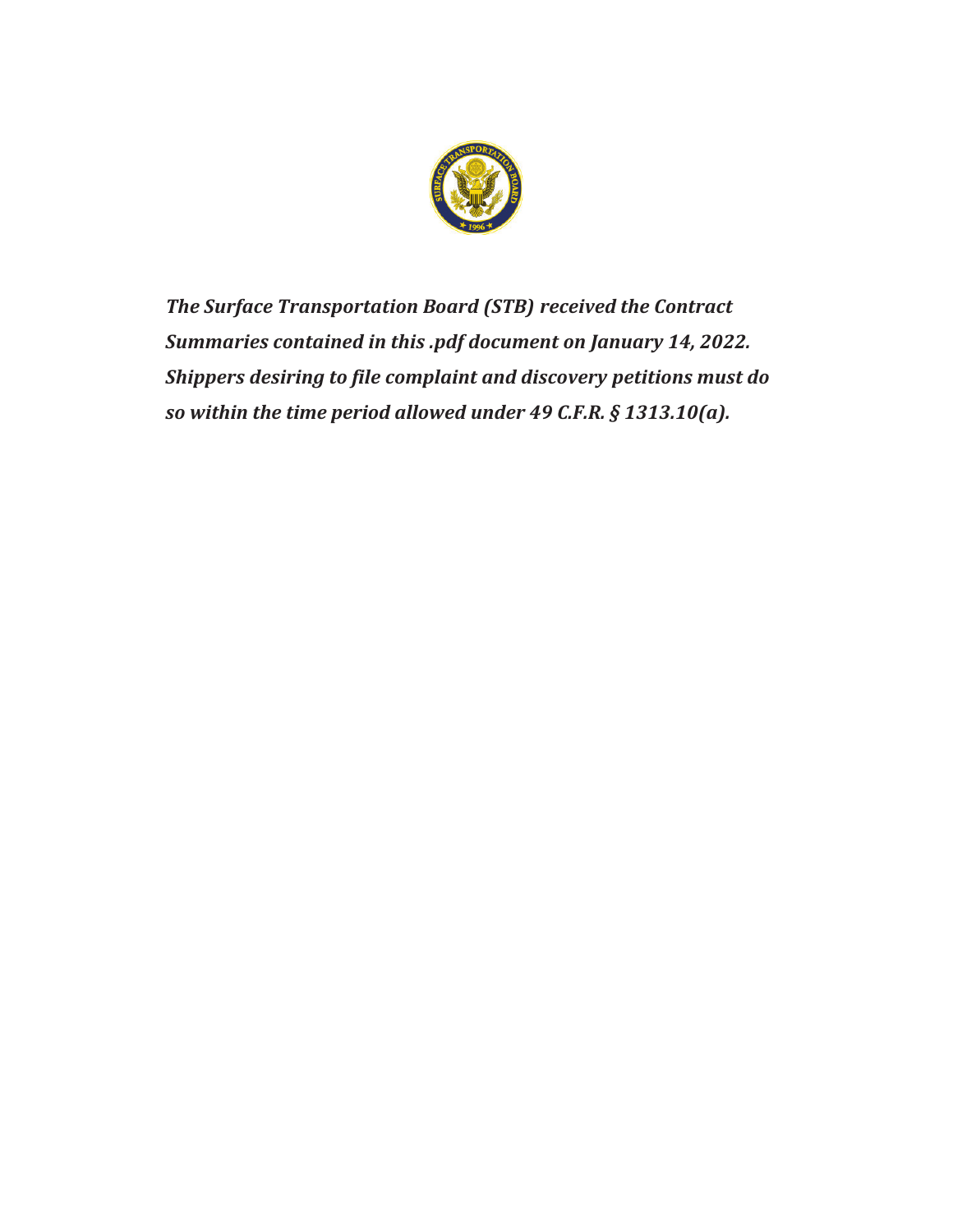| To: | <b>Tariffs Branch</b>               | <b>Issued By: Rae-Anne Sharp</b>    |                   |
|-----|-------------------------------------|-------------------------------------|-------------------|
|     | <b>Surface Transportation Board</b> | <b>Manager Pricing Services</b>     | LONG FORM         |
|     | 1925 K Street, N.W.                 | <b>Norfolk Southern Corporation</b> | <b>SHORT FORM</b> |
|     | <b>Washington, DC 20423-0001</b>    | 650 West Peachtree Street NW        |                   |
|     |                                     |                                     |                   |

| <b>STB</b>        | Amendment # Bureau |             | Authority  | <b>Section</b> | Serie        | <b>Previous</b> | <b>Issue Date</b> | <b>Previous</b>   | Expiration | <b>Previous</b>        | <b>Effective</b> | <b>Previous</b>          | <b>Effective</b>                                     | Origin                                                                                                                                                                                                                                                                     | <b>Previous</b>                                                                                                                                                                                                                                      | Origin                        | <b>Destination</b>                                                                                                                                                                                                                                                                                         | <b>Previous</b>                                                                                                                                                                                                                                                                                                                                                                                | <b>Destination</b>            | <b>STCC</b>                 | <b>PrevSTC</b>              | <b>STCC</b>         | <b>SHIPPER</b>                    |
|-------------------|--------------------|-------------|------------|----------------|--------------|-----------------|-------------------|-------------------|------------|------------------------|------------------|--------------------------|------------------------------------------------------|----------------------------------------------------------------------------------------------------------------------------------------------------------------------------------------------------------------------------------------------------------------------------|------------------------------------------------------------------------------------------------------------------------------------------------------------------------------------------------------------------------------------------------------|-------------------------------|------------------------------------------------------------------------------------------------------------------------------------------------------------------------------------------------------------------------------------------------------------------------------------------------------------|------------------------------------------------------------------------------------------------------------------------------------------------------------------------------------------------------------------------------------------------------------------------------------------------------------------------------------------------------------------------------------------------|-------------------------------|-----------------------------|-----------------------------|---------------------|-----------------------------------|
| Contract#         |                    |             | <b>Nbr</b> | <b>Nbr</b>     |              | <b>Series</b>   |                   | <b>Issue Date</b> | Date       | <b>Expiration Date</b> | Date             | <b>Effective</b><br>Date | /Expiration<br>Date<br>Change<br>$(Y \text{ or } N)$ |                                                                                                                                                                                                                                                                            | Origin                                                                                                                                                                                                                                               | Change<br>$(Y \text{ or } N)$ |                                                                                                                                                                                                                                                                                                            | <b>Destination</b>                                                                                                                                                                                                                                                                                                                                                                             | Change<br>$(Y \text{ or } N)$ |                             |                             | $(Y \text{ or } N)$ |                                   |
| <b>NS-C-1700I</b> | -7                 | <b>NSSC</b> | 17050      | 10             | G            | F.              | 01-07-2022        | 09-29-2021        | 09-30-2022 | 09-30-2022             | 10-01-2021       | 10-01-2021               | N                                                    | <b>MEMPHIS TN</b>                                                                                                                                                                                                                                                          | <b>MEMPHIS TN</b>                                                                                                                                                                                                                                    | N                             | AYER MA                                                                                                                                                                                                                                                                                                    | AYER MA                                                                                                                                                                                                                                                                                                                                                                                        | N                             | 2000000 OILS,<br>FOOD PREP. | 2000000 OILS,<br>FOOD PREP. | N                   | <b>CARGILL INC</b>                |
| <b>NS-C-348A</b>  | -8                 | <b>NSSC</b> | 17315      | $\overline{1}$ | B            | A               | 01-04-2022        | 10-22-2021        | 06-30-2022 | 06-30-2022             | 07-01-2021       | 07-01-2021               | N                                                    | <b>BOWERSVILL</b><br>GA<br>CHESAPEAKE<br>VA CHICAGO II<br><b>NORFOLK VA</b><br>SALEM OH<br><b>SALISBURY</b><br>DCR MD                                                                                                                                                      | <b>BOWERSVILL</b><br>GA<br>CHESAPEAKE<br>VA CHICAGO IL<br><b>NORFOLK VA</b><br><b>SALEM OH</b><br>SALISBURY<br>DCR MD                                                                                                                                | N                             | <b>BIRMINGHAM AL</b><br><b>BOWERSVILLE GA</b><br>CHAMBERSBUR<br>PA CHICAGO IL<br><b>CLAYPOOL IN</b><br><b>EAST ST LOUIS IL</b><br>FRANKFORT IN<br><b>HAMMOND IN</b><br><b>HILLSIDE NJ</b><br><b>IVORYDALE OH</b><br>KANKAKEE IL<br>MOUNDVILLE AL<br><b>SALISBURY DCR</b><br><b>MD</b><br>SPARTANBURG<br>SC | <b>BIRMINGHAM AL</b><br><b>BOWERSVILLE GA</b><br>CHAMBERSBUR<br>PA CHICAGO IL<br><b>CLAYPOOL IN</b><br><b>EAST ST LOUIS IL</b><br>FRANKFORT IN<br><b>HAMMOND IN</b><br><b>HILLSIDE NJ</b><br><b>IVORYDALE OH</b><br>KANKAKEE IL<br>MOUNDVILLE AL<br>NEW ORLEANS LA NEW ORLEANS LA<br>PHILADELPHIA PA ROUSES POINT NY<br>ROUSES POINT NY SALISBURY DCR<br><b>MD</b><br>SPARTANBURG<br><b>SC</b> | Y                             | 2000000 OILS,<br>FOOD PREP. | 2000000 OILS,<br>FOOD PREP. | N                   | PERDUE<br>AGRIBUSINESS            |
| <b>NS-C-1691C</b> | -5                 | <b>NSSC</b> | 19309      | $\overline{4}$ |              | E               | 01-04-2022        | 11-05-2021        | 09-30-2022 | 09-30-2022             | 11-01-2021       | 11-01-2021               | N                                                    | <b>AVALON WI</b><br><b>BOSCOBEL WI</b><br><b>BRODHEAD WI</b><br>COTTAGE<br><b>GROVE WI</b><br><b>DARIEN WI</b><br><b>DEANSVILLE</b><br>WI HORICON<br>WI MUSCODA<br>WI<br>ORFORDVILL<br>WI OSHKOSH<br>WI RIPON WI<br><b>ROCK SPRINGS</b><br>WI<br>WHITEWATER<br>WI ZENDA WI | <b>BOSCOBEL W</b><br><b>BRODHEAD W</b><br>COTTAGE<br><b>GROVE WI</b><br><b>DARIEN WI</b><br><b>DEANSVILLE</b><br>WI HORICON<br>WI MUSCODA<br>WI<br>ORFORDVILL<br>WI OSHKOSH<br>WI RIPON WI<br><b>ROCK SPRINGS</b><br>WI<br>WHITEWATER<br>WI ZENDA WI |                               | <b>CLAYPOOL IN</b>                                                                                                                                                                                                                                                                                         | <b>CLAYPOOL IN</b>                                                                                                                                                                                                                                                                                                                                                                             | N                             | 0114400                     | 0114400                     | N                   | LOUIS<br><b>DREYFUS</b>           |
| <b>NS-C-1793C</b> | -6                 | <b>NSSC</b> | 4465       | $\overline{4}$ | G            | F.              | 01-05-2022        | 12-22-2021        | 03-31-2022 | 03-31-2022             | 01-01-2022       | 01-01-2022               | N                                                    | SOUTH<br><b>DANVILLE PA</b>                                                                                                                                                                                                                                                | SOUTH<br><b>DANVILLE PA</b>                                                                                                                                                                                                                          | N                             | CHICAGO IL<br>KANSAS CITY MO<br>SAVANNAH GA                                                                                                                                                                                                                                                                | CHICAGO IL<br>KANSAS CITY MO<br>SAVANNAH GA                                                                                                                                                                                                                                                                                                                                                    | N                             | 2000000 OILS,<br>FOOD PREP. | 2000000 OILS,<br>FOOD PREP. | N                   |                                   |
| <b>NS-C-1793C</b> | -7                 | <b>NSSC</b> | 4465       | $\overline{4}$ | H            | G               | 01-06-2022        | 01-05-2022        | 03-31-2022 | 03-31-2022             | 01-01-2022       | 01-01-2022               | N                                                    | SOUTH<br>DANVILLE PA                                                                                                                                                                                                                                                       | SOUTH<br>DANVILLE PA                                                                                                                                                                                                                                 | N                             | CHICAGO IL<br>KANSAS CITY MO<br>SAVANNAH GA                                                                                                                                                                                                                                                                | <b>CHICAGO IL</b><br>KANSAS CITY MO<br>SAVANNAH GA                                                                                                                                                                                                                                                                                                                                             | N                             | 2000000 OILS,<br>FOOD PREP. | 2000000 OILS,<br>FOOD PREP. | N                   |                                   |
| <b>NS-C-1879</b>  | -9                 | <b>NSSC</b> | 6498       | $\overline{1}$ | $\mathsf{L}$ | K               | 01-06-2022        | 12-21-2021        | 06-30-2022 | 01-20-2022             | 01-21-2022       | 01-01-2022               | Y.                                                   | TOLEDO OH                                                                                                                                                                                                                                                                  | TOLEDO OH                                                                                                                                                                                                                                            | N                             | FREMONT OH<br><b>GARY IN</b>                                                                                                                                                                                                                                                                               | <b>FREMONT OH</b><br><b>GARY IN</b>                                                                                                                                                                                                                                                                                                                                                            | N                             | 2062110                     | 2062110                     | N                   | <b>CCTA</b>                       |
| NS-C-1913         | $\overline{2}$     | <b>NSSC</b> | 7506       |                | B            | $\mathsf{A}$    | 01-06-2022        | 06-16-2021        | 03-31-2022 | 09-30-2021             | 06-16-2021       | 06-16-2021               | Y                                                    | CHARLESTON<br><b>SC NORTH</b><br>CHARLESTON<br>SC                                                                                                                                                                                                                          | CHARLESTON<br><b>SC NORTH</b><br>CHARLESTON<br>SC                                                                                                                                                                                                    | N                             | CHICAGO<br>ASHLAND AVE IL<br><b>MEMPHIS TN</b>                                                                                                                                                                                                                                                             | CHICAGO<br>ASHLAND AVE IL<br>GREENSBORO NC GREENSBORO NC<br><b>MEMPHIS TN</b>                                                                                                                                                                                                                                                                                                                  | N                             | 2000000 OILS,<br>FOOD PREP. | 2000000 OILS,<br>FOOD PREP. | N                   | <b>ICOF AMERICA</b><br><b>INC</b> |